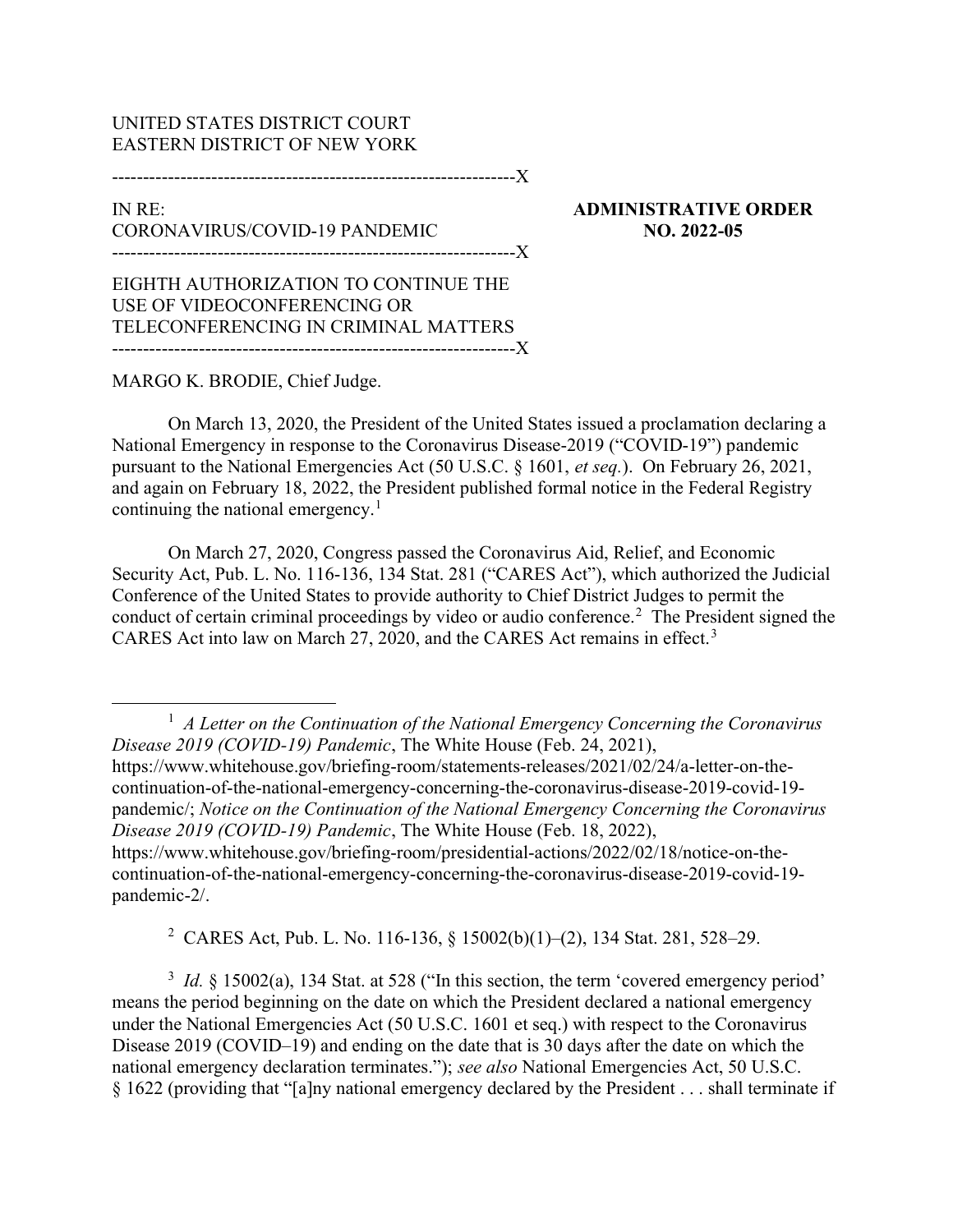On March 29, 2020, the Judicial Conference of the United States made the appropriate findings as required under the CARES Act, finding specifically that "emergency conditions due to the national emergency declared by the President under the National Emergencies Act (50 U.S.C. § 1601, et seq.) with respect to the Coronavirus Disease 2019 (COVID-19) have materially affected and will materially affect the functioning of the federal courts generally," which finding remains in effect.<sup>4</sup>

On March 30, 2020, acting pursuant to § 15002(b) of the CARES Act and the authority granted by the Judicial Conference of the United States, this Court entered Administrative Order 2020-13, making certain findings and authorizing judges of this District to conduct proceedings remotely in accordance with the CARES Act.<sup>5</sup>

On June 25, 2020, and again on September 21, 2020, December 21, 2020, March 20, 2021, June 22, 2021, September 18, 2021, and December 16, 2021, and in light of the conditions then existing, this Court entered Administrative Orders 2020-13-1, 2020-13-2, 2020-13-3, 2021- 05, 2021-05-1, 2021-05-2, and 2021-05-3, respectively, further authorizing judges of this District to conduct proceedings remotely in accordance with § 15002(b) of the CARES Act and the authority granted by the Judicial Conference of the United States.<sup>6</sup> By law, Administrative Order 2021-05-3 will expire on March 17, 2022.

4 Memorandum from Jim Duff, Director of the Administrative Office of the Courts, Re: Update on CARES Act Provisions for Criminal Proceedings 1 (Mar. 29, 2020), https://www.uscourts.gov/news/2020/03/31/judiciary-authorizes-videoaudio-access-duringcovid-19-pandemic ("[T]he authorization will expire when the Judicial Conference finds that emergency conditions are no longer materially affecting the functioning of federal courts.").

<sup>5</sup> Use of Videoconferencing or Telephone Conferencing in Criminal Matters, Administrative Order No. 2020-13 (Mar. 30, 2020).

 $6$  See Authorization to Continue the Use of Videoconferencing or Telephone Conferencing in Criminal Matters, Administrative Order No. 20-13-1 (June 25, 2020); Second Authorization to Continue the Use of Videoconferencing or Telephone Conferencing in Criminal Matters, Administrative Order No. 20-13-2 (Sept. 21, 2020); Third Authorization to Continue the Use of Videoconferencing or Telephone Conferencing in Criminal Matters, Administrative Order No. 20-13-3 (Dec. 21, 2020); Fourth Authorization to Continue the Use of Videoconferencing or Teleconferencing in Criminal Matters, Administrative Order No. 2021-05 (Mar. 20, 2021); Fifth Authorization to Continue the Use of Videoconferencing or Teleconferencing in Criminal Matters, Administrative Order No. 2021-05-1 (June 22, 2021); Sixth Authorization to Continue the Use of Videoconferencing or Teleconferencing in Criminal Matters, Administrative Order No. 2021-05-2 (Sept. 18, 2021); Seventh Authorization to Continue the Use of

 $-$  (1) there is enacted into law a joint resolution terminating the emergency; or (2) the President issues a proclamation terminating the emergency").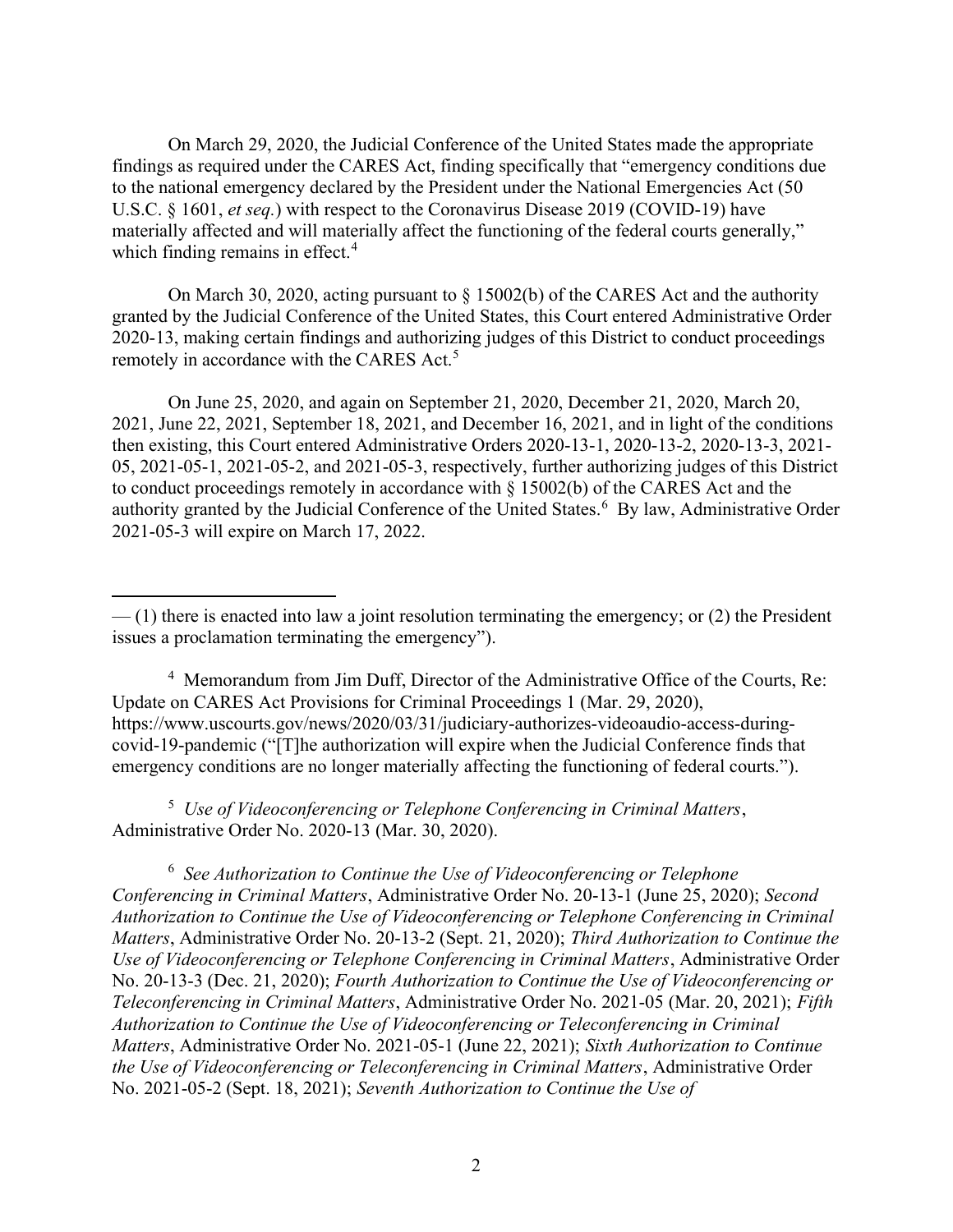The CDC continues to recommend that "[a]nyone ages 2 years or older . . . should wear masks in indoor public spaces . . . when they are in an area of substantial or high transmission."<sup>7</sup>

Currently, the community transmission rate in Kings County, Nassau County, and Richmond County is considered "substantial," and the community transmission rate in Queens County and Suffolk County is considered "moderate."<sup>8</sup>

Pursuant to the CARES Act and Administrative Order 2021-05-3, I have reviewed the need to continue for a seventh time the authorization to conduct proceedings remotely. I find that since the issuance of Administrative Order 2021-05-3, the public health crisis has caused, is causing, and is expected to continue to cause some disruption throughout this District, and to the functioning of the courts within this District.

The number of cases in this District has fluctuated over the course of the COVID-19 pandemic, and while the recent surge in cases due to the Omicron variant has receded, continued vigilance with mitigation strategies remains important, as does continued monitoring of the effectiveness of the vaccines and booster shots against current and future variants.<sup>9</sup> Although vaccines are now widely available and significant portions of the populations in the counties comprising the District have received the vaccine, many people have not been vaccinated,  $10$  and a significant percentage of vaccinated individuals may soon have waning immunity and be susceptible to infection.<sup>11</sup> In addition, at the Metropolitan Detention Center in Brooklyn, where

Videoconferencing or Teleconferencing in Criminal Matters, Administrative Order No. 2021-05- 3 (Dec. 16, 2021).

<sup>7</sup> Types of Masks and Respirators, Ctrs. for Disease Control (last updated Jan. 28, 2022), https://www.cdc.gov/coronavirus/2019-ncov/prevent-getting-sick/types-of-masks.html.

<sup>8</sup> COVID-19 Integrated County View, Ctrs. for Disease Control (last visited Mar. 14, 2022), https://covid.cdc.gov/covid-data-tracker/#county-view.

<sup>9</sup> See Tracking Coronavirus in New York: Latest Map and Case Count, N.Y. Times, https://www.nytimes.com/interactive/2021/us/new-york-covid-cases.html (last updated Mar. 14, 2022) (reflecting increase from average of 9,673 new cases per day on December 9, 2021, to average of 74,182 new cases per day on January 9, 2022, and decrease back to average of 1,640 new cases per day on March 13, 2022).

 $10$  The Court has adopted a policy requiring that all employees be vaccinated unless they can demonstrate a valid medical or religious exemption. The vaccine mandate became effective on January 1, 2022.

<sup>11</sup> Although 75.9% of New York State's population is fully vaccinated, see Vaccination Progress to Date, Health.ny.gov, https://coronavirus.health.ny.gov/vaccination-progress-date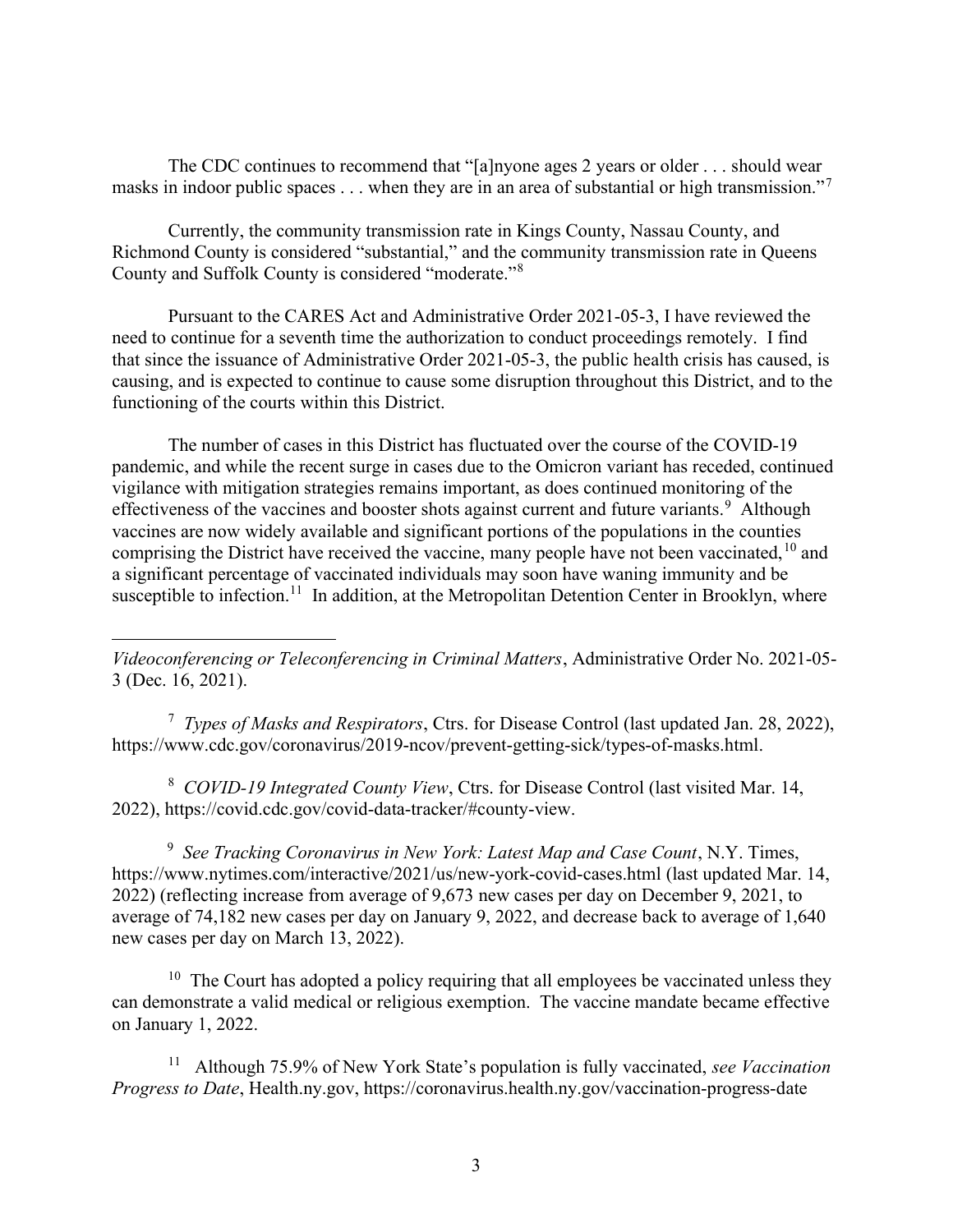most of the District's defendants are detained, it appears that almost half of the inmates have not been vaccinated,<sup>12</sup> and operational restrictions, including quarantining and isolation of detainees, and limitations on the movement of detainees within the facility and to and from court remain in place and continue to constrain the court's ability to conduct in-person criminal proceedings. In addition, several judges, court staff, and attorneys, including those at the United States Attorney's Office for the Eastern District of New York and the Federal Defenders of New York, continue to work remotely, and many defendants, members of the public, and others continue to limit their travel or are unable to come to the courthouse because they are at higher risk for contracting COVID-19, and the CDC and other public health authorities continue to advise taking precautions to reduce the possibility of exposure to COVID-19, particularly for those who are not fully vaccinated or are immunocompromised.

In addition, because the vaccination status of attorneys, jurors, members of the media, members of the public, and others in the courthouse may not be known, health and safety protocols, including mask and social distancing requirements, remain in place in the public spaces of the courthouse. The need to maintain appropriate protocols also necessarily restricts the Court's ability to resume conducting all criminal proceedings in person.

Based on these circumstances, among others, while in-person proceedings in this District have increased over the past several months, the Court still requires the flexibility to use videoconferencing and teleconferencing where necessary to ensure the safety of all who seek to come before the Court.<sup>13</sup> As such, it is still necessary for the judges in this District to be able to continue to conduct proceedings remotely, by videoconference or teleconference, except as allowed by Administrative Order 2020-26, as amended by Administrative Orders 2020-26-1, 2021-04, and 2021-04-1.

<sup>12</sup> MDC Brooklyn, Fed. Bureau of Prisons, https://www.bop.gov/locations/institutions /bro/ (last visited Mar. 14, 2022) (reflecting inmate population of 1,676); Report from the Bureau of Prisons Pursuant to Admin. Order 2020-14, at 1 & n.1 (Mar. 8, 2022), https://www.nyed.uscourts.gov/covid-19 (stating that 868 inmates (about 52% percent) have been vaccinated as of March 8, 2022, not including inmates vaccinated at another institution or prior to incarceration).

 $13$  Pursuant to Administrative Order 2020-26, as amended by Administrative Orders 2020-26-1, 2021-04, and 2021-04-1, and as recently extended by Administrative Order 2022-04, and for the reasons stated therein, this Court has suspended through March 31, 2022, in-person proceedings other than criminal and civil jury selections, trials, and bench trials; the selections of new grand juries and replacement grand jurors; and criminal hearings, conferences, sentencings, and change of plea hearings. In-person proceedings that remain suspended pursuant to Administrative Order 2020-26, as amended, include all civil proceedings other than those mentioned. The Court resumed in-person arraignments, detention hearings, preliminary hearings, and pre-indictment proceedings on March 14, 2022.

<sup>(</sup>last visited Mar. 14, 2022), percentages in some of the counties in the District are lower, see id. (reflecting that 70.5% of the population in Kings County, 73.3% of the population in Richmond County, and 74.2% of the population in Suffolk County are fully vaccinated).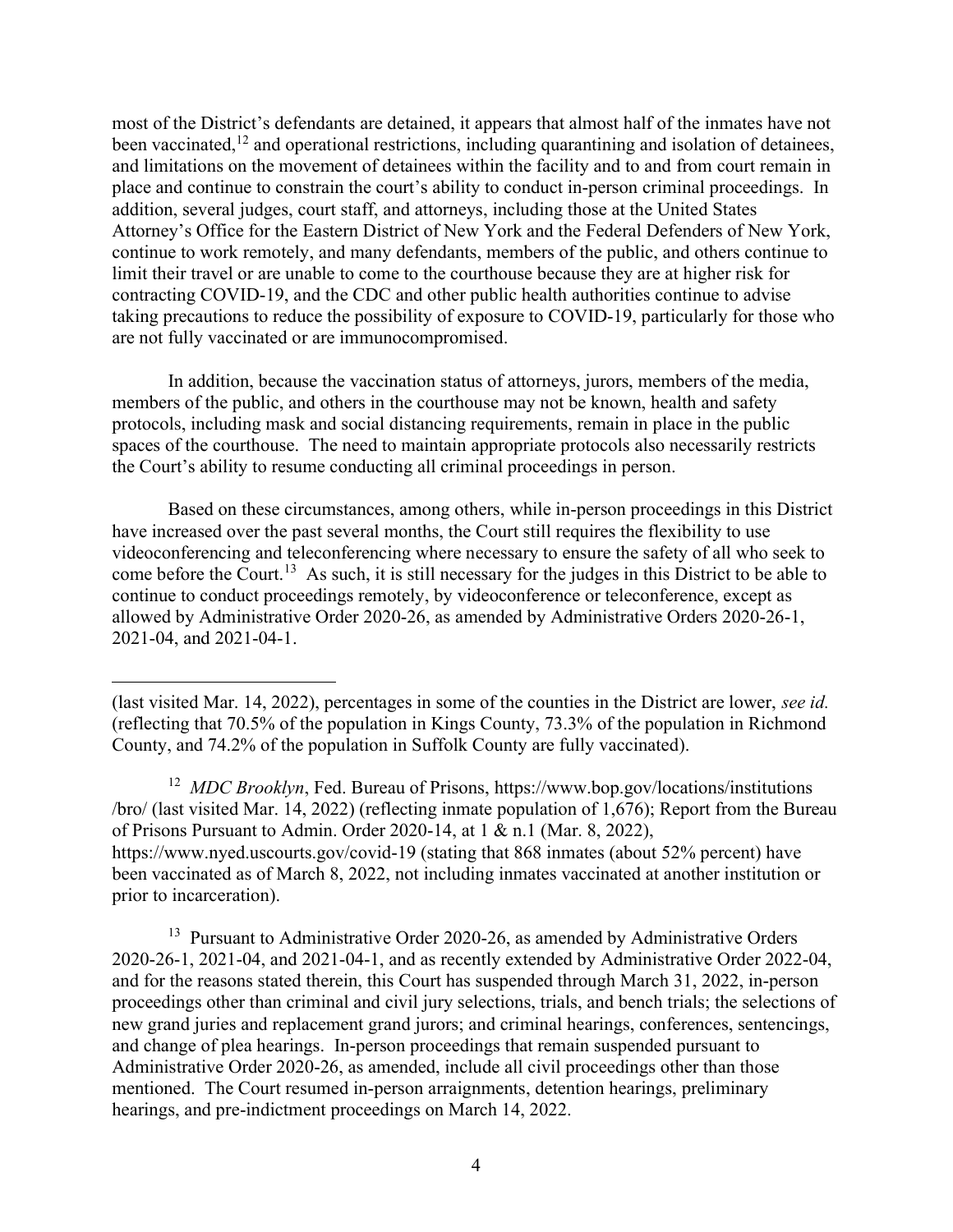The undersigned, as Chief Judge of this Court, hereby concludes that it remains necessary to invoke the provisions of the CARES Act for an additional ninety (90) days, commencing on March 17, 2021, when the period authorized in Administrative Order 2021-05-3 expires.

Thus, pursuant to the authority granted under  $\S$  15002(b)(1) of the CARES Act, I hereby authorize judges in this District, with the consent of the defendant or the juvenile after consultation with counsel, to continue to use videoconferencing, or teleconferencing if videoconferencing is not reasonably available for use, for the following events when necessary:

- (A) Detention hearings under section 3142 of title 18, United States Code.
- (B) Initial appearances under Rule 5 of the Federal Rules of Criminal Procedure.
- (C) Preliminary hearings under Rule 5.1 of the Federal Rules of Criminal Procedure.
- (D) Waivers of indictment under Rule 7(b) of the Federal Rules of Criminal Procedure.
- (E) Arraignments under Rule 10 of the Federal Rules of Criminal Procedure.
- (F) Probation and supervised release revocation proceedings under Rule 32.1 of the Federal Rules of Criminal Procedure.
- (G) Pretrial release revocation proceedings under section 3148 of title 18, United States Code.
- (H) Appearances under Rule 40 of the Federal Rules of Criminal Procedure.
- $(I)$  Misdemeanor pleas and sentencings as described in Rule 43(b)(2) of the Federal Rules of Criminal Procedure.
- (J) Proceedings under chapter 403 of title 18, United States Code (commonly known as the "Federal Juvenile Delinquency Act"), except for contested transfer hearings and juvenile delinquency adjudication or trial proceedings.

Pursuant to  $\S 15002(b)(2)$  of the CARES Act, I further specifically find that while felony pleas under Rule 11 of the Federal Rules of Criminal Procedure and felony sentencings under Rule 32 of the Federal Rules of Criminal Procedure can be conducted in person, such proceedings can continue to be held remotely where necessary. As a result, if judges in individual cases find, for specific reasons, that felony pleas or sentencings in those cases cannot be conducted in person and cannot be further delayed without serious harm to the interests of justice, judges may, with the consent of the defendant or the juvenile after consultation with counsel, conduct those proceedings by videoconference, or by teleconference if videoconferencing is not reasonably available. This authority extends to equivalent plea,